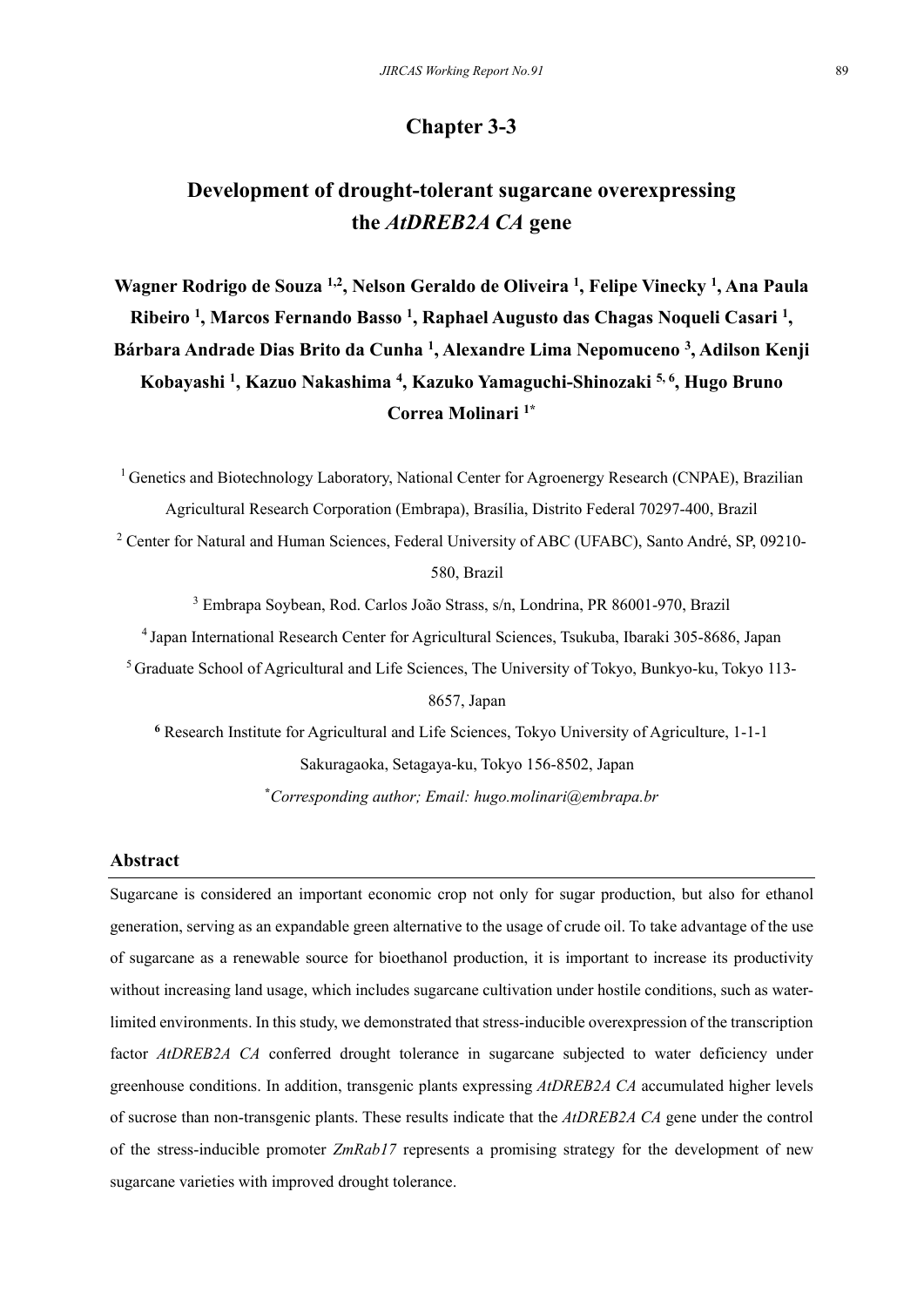**Keywords:** abiotic stress, *AtDREB2A CA*, *ZmRab17* promoter, *Saccharum* spp. hybrid, transcription factor

## **Introduction**

Sugarcane is an important economic crop not only for production of sugar but also for biofuel production. The importance of sugarcane cultivation has increased in the recent years due to ethanol production, which is considered one of the most viable alternatives to fossil fuels (Savage 2011). The production of biofuels is important not only to reduce oil imports, but also to decrease  $CO<sub>2</sub>$  emissions contributing to global warming and mitigate climate change (Reis et al. 2014). Drought is considered the most deleterious abiotic stress affecting crop productivity worldwide, and water availability is the main factor that influences sugarcane productivity as it directly affects tillering, culm height, and sucrose production (Sugiharto 2004).

Currently, the development of drought-tolerant genotypes is one of the main objectives of sugarcane research programs. However, the achievement of this goal is hampered by the high ploidy level of modern sugarcane varieties and by the fact that drought tolerance is a multigenic quantitative trait. In addition, plant responses to drought are influenced by the time, intensity, duration, and frequency of the stress as well as by diverse plant-soil-atmosphere interactions, making breeding selection procedures difficult (Basnayake et al. 2012). Therefore, the use of different genetic engineering strategies to improve drought tolerance in sugarcane is desirable.

Dehydration-responsive element-binding proteins (DREBs) play vital regulatory roles in abiotic stress responses in plants. The transcription factor DREB2A interacts with a *cis*-acting dehydration-responsive element (DRE) sequence to activate the expression of downstream genes that are involved in abiotic stress responses in *Arabidopsis thaliana* (Sakuma et al. 2006). In the present study, we evaluated the effects of stress-inducible overexpression of *AtDREB2A CA* in sugarcane. The results demonstrated that sugarcane transgenic lines presented significantly enhanced drought tolerance without yield penalty under greenhouse conditions. These promising results prompted us to evaluate these sugarcane plants in field trials conducted in Brazil, and the results obtained from the field trials will be briefly discussed here.

## **Materials and Methods**

#### *Plant material and transformation*

Sugarcane *ZmRab17::AtDREB2A CA* lines were generated and analyzed at the molecular level as described by Reis et al. (2014). Sugarcane embryogenic calli were generated from immature leaf segments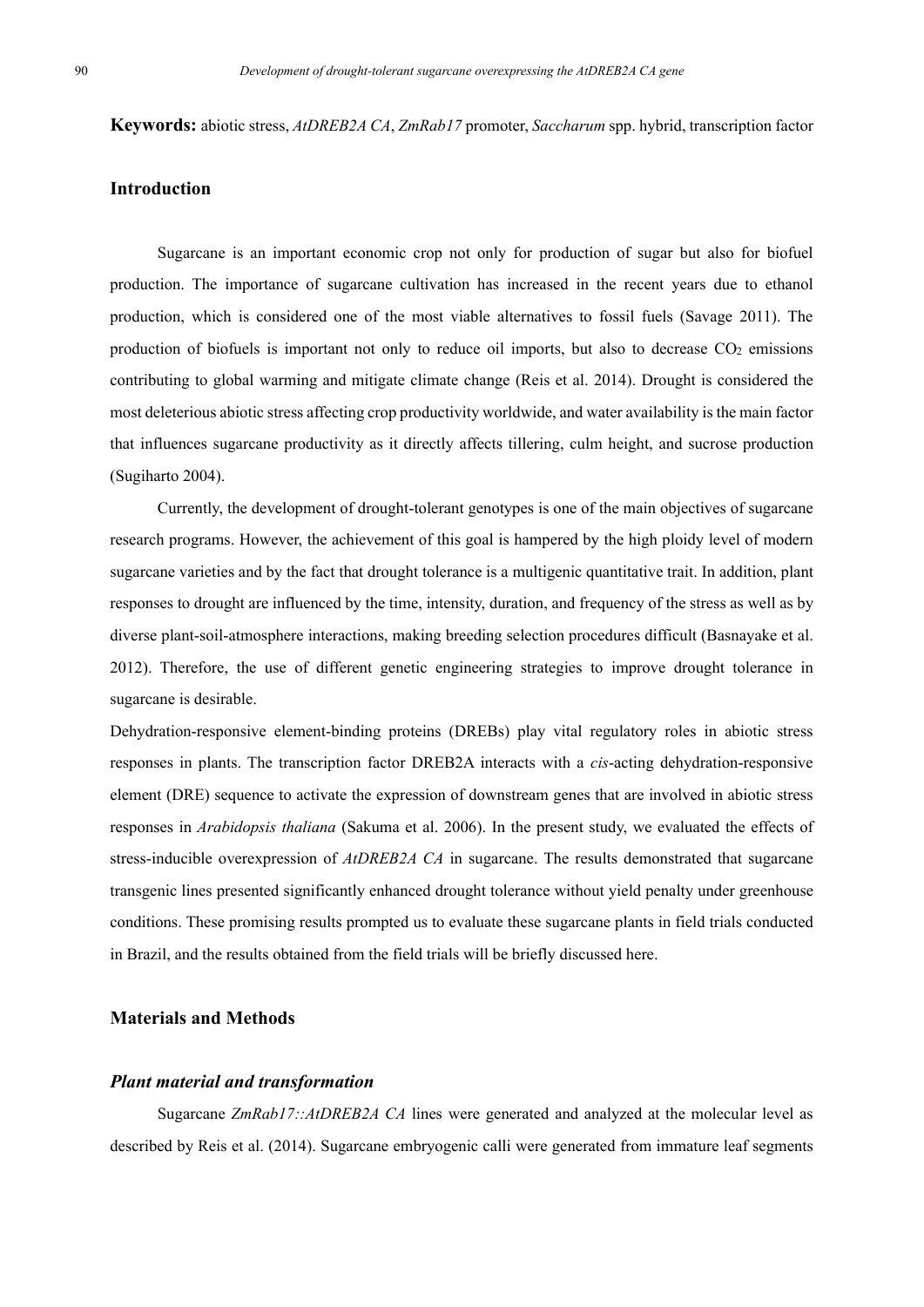of 6-8-month-old plants of the RB855156 variety and bombarded with the expression vector pBract 302, containing the *A. thaliana DREB2A CA* (Sakuma et al. 2006), which is driven by a stress-inducible promoter Rab17 from *Zea mays*. pBract 302 also contains the bar cassette used as a selective marker. Regenerated plantlets were transferred to planting trays containing a commercial propagation substrate (Plantmax<sup>TM</sup>) and grown under controlled greenhouse conditions.

#### *Molecular analysis*

The presence of the *AtDREB2A CA* transgene in leaf samples from regenerated sugarcane plantlets was confirmed by standard polymerase chain reaction (PCR) using specific primers. Positive PCR plants and non-transgenic plants were sprayed with 1% (v/v) glufosinate ammonium and evaluated 8 days after spraying, obtaining eight independent events that were further evaluated under drought conditions.

## *Screening of transgenic sugarcane events under water-deficit conditions*

One-month-old plants from the eight events obtained from plant transformation were subjected to 21 days of water-deficit stress to select the best events for further analysis. One out of five events demonstrated outstanding drought tolerance, as suggested by reduced leaf rolling and decreased senescence when compared with non-transformed (NT) plants. Therefore, this independent event was further characterized in detail under drought stress conditions.

#### *Physiological measurements of sugarcane under water-deficit conditions*

Eight-month-old plants were grown in 28-L PVC cylinders (25 cm diameter, 150 cm height). Water stress trials were carried out in a randomized block design (RBD) with five replications for both transgenic and non-transgenic plants. The water tension in the xylem was measured daily  $(8:00 - 11:00)$ , using a Scholander pressure chamber, in the fully expanded photosynthetically active leaf (+4 leaf). These measurements were assumed to represent the leaf water potential  $(\Psi_L)$ . The relative water content (RWC) was estimated in the +5 leaf (base, middle, top) by measuring the fresh and dry weights, and the RWC was calculated as: RWC (%) =  $[(FM - DM)/(TM - DM)] \times 100$ , where FW, DM, and TM are the fresh, dry, and turgid weights, respectively.

The net photosynthetic rate  $(A)$ , intercellular  $CO_2$  concentration  $(C_i)$ , stomatal conductance  $(g_s)$ , and transpiration  $(E)$  were assessed using an open gas exchange system with a 6 cm<sup>2</sup> clamp-on leaf cuvette (LI-6400XT, LICOR, Lincoln, NE, USA). Leaf gas exchange was evaluated in the middle third of the second fully expanded leaf with visible ligule (+2 leaf). These measurements were taken between 8:00 and 11:00 hours, for 4 days after withholding water every day. The photosynthetic photon flux density (PPFD) was fixed at 1.500 µmol  $m<sup>2</sup> s<sup>-1</sup>$ , using a red-blue LED light source built into the leaf cuvette, although other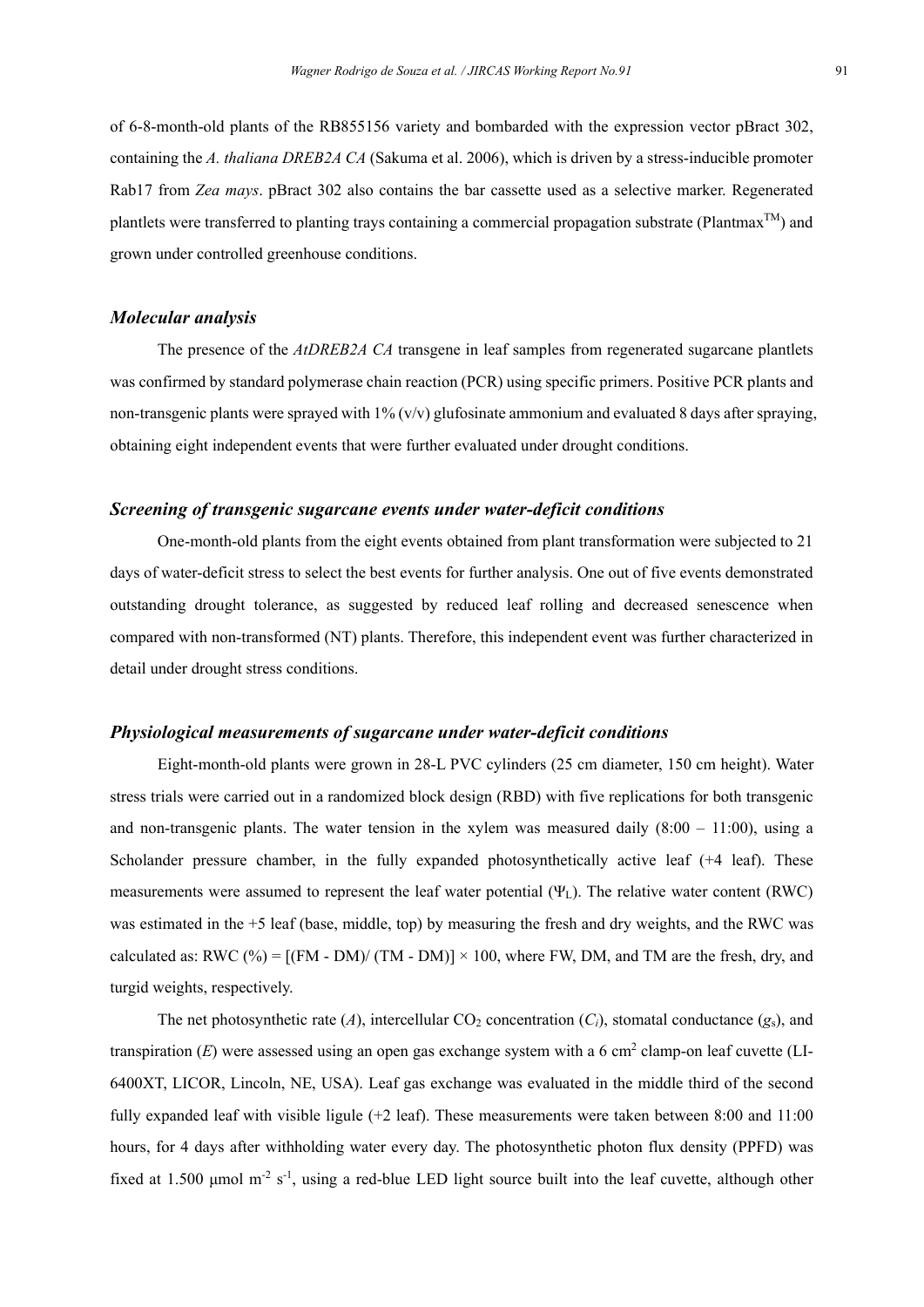environmental factors, such as air humidity and temperature, were not controlled; in other words, natural variation was permitted. The vapor pressure deficit in the cuvette was maintained below 2.5 kPa to prevent stomatal closure due to the low air humidity effect. The air collected outside the greenhouse was passed through a buffering zone and then pumped into the system, with a mean  $CO<sub>2</sub>$  concentration of 380 µmol mol -1.

#### *Agronomic characterization of sugarcane plants under water-deficit conditions*

The agronomic characterization of the 8-month-old transgenic (T) and non-transgenic (NT) sugarcane plants was performed after four days of withholding water. The agronomic parameters consisted of shoot dry weight, root dry weight, internode length, culm length, sucrose content, and bud sprouting rate. Shoot and root dry weights were determined after drying the leaves or roots in an oven at 80 °C until a constant weight was obtained. The culm length, diameter, and number and length of internodes were measured using a graduated meter ruler and a digital caliper Vonder model (PPV-1506). Sucrose content was measured at the end of the experiment, when aliquots of cane juice from the last, penultimate, and antepenultimate internodes were collected and the sucrose content was determined as prescribed by Reis et al. (2014). Briefly, the juice was separated by high-performance liquid chromatography (HPLC) and subsequently quantified using refractive index detection (RID). HPLC-RID was conducted with an Agilent 1260 Infinity system (Agilent Technologies, Palo Alto, CA) equipped with an Aminex HPX-87H anion-exchange column,  $300 \times 7.8$  mm (Bio-Rad, Hercules, CA). Samples were diluted with 9 volumes of H2O, injected into the HPLC-RID system (50-µl injection volume), and eluted isocratically with 0.02 N  $H_2SO_4$  at a flow rate of 0.5 mL min<sup>-1</sup> (RID flow cell,  $45^{\circ}$ C; column,  $50^{\circ}$ C). Reference sucrose (Fisher Scientific) was diluted in H<sub>2</sub>O and used to generate a standard curve.

Bud sprouting rate was measured after harvesting the middle portion of each stalk from 9-month-old transgenic (T) and non-transgenic (NT) sugarcane plants that were subjected to water deprivation as described above. Each measurement consisted of 24 buds grown in vermiculite substrate on plastic trays under greenhouse conditions. At the end of 30 days, the bud sprouting rate was calculated and expressed as percentage.

#### **Results**

## *Screening of drought-tolerant sugarcane lines under greenhouse conditions*

Eight independent events of sugarcane *AtDREB2A CA* plants and non-transgenic plants (NT) were subjected to 6 days of water deprivation, which demonstrated a better performance of transgenic lines than NT plants (**Fig. 1a**). From these lines, event 24.2 presented the best characteristics to be considered an elite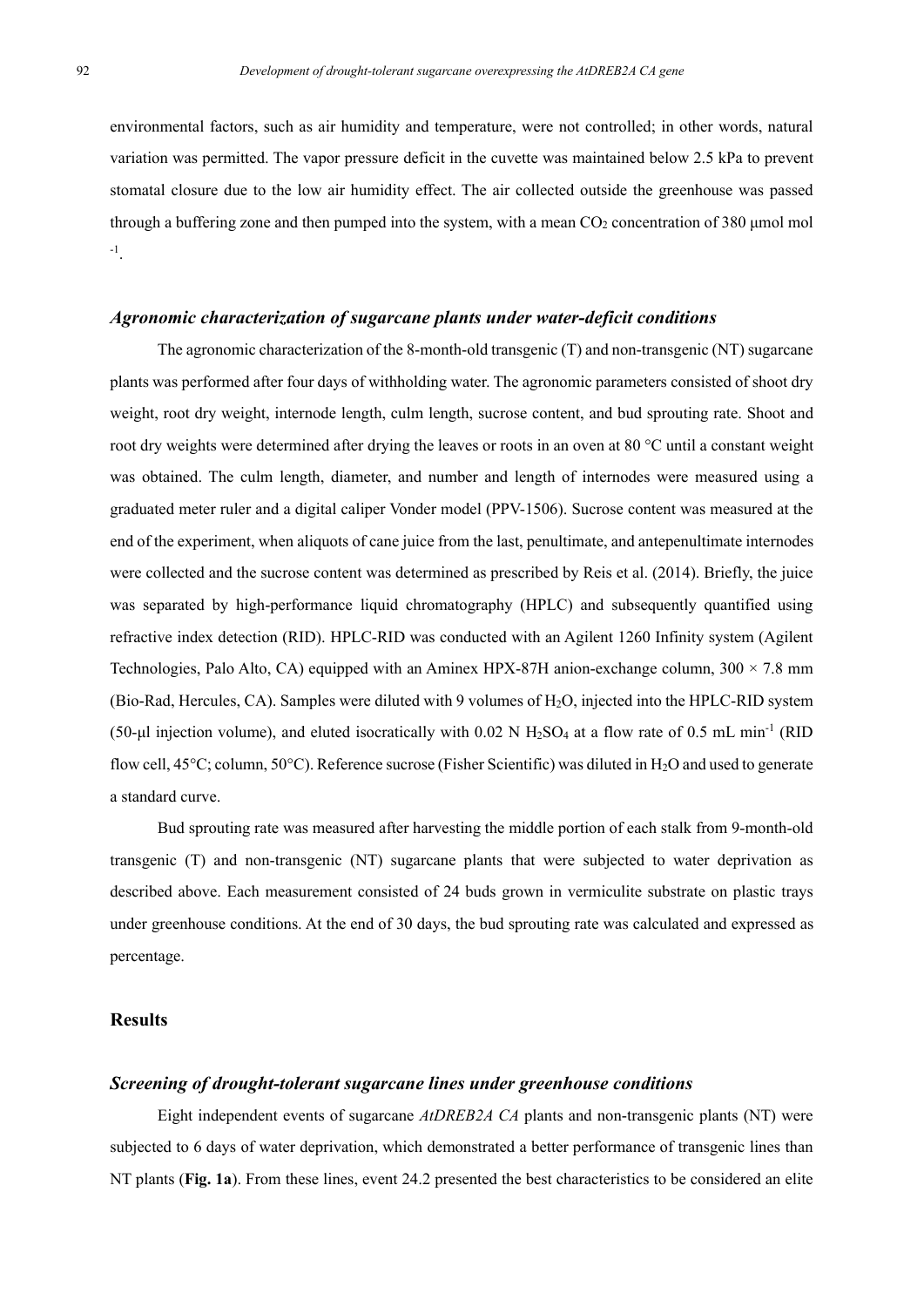event, that is, a very strong "stay-green" phenotype, compared to NT plants (**Fig. 1b** and **1c**) and high levels of *AtDREB2A CA* expression under water-deficit conditions (**Fig. 1d**). Therefore, this event was chosen for further detailed analysis, and from this point onwards, it will be designated as a transgenic event (T).



**Fig. 1.** Sugarcane with drought-inducible expression of *AtDREB2A CA* during a 'survival' drought tolerance test.

**a** – Three-month-old plants subjected to 6 days of water deprivation. Left side: non-transgenic plants; right side: eight independent transgenic events. **b** and **c**: Independent transgenic event (24.2) and control (non-transgenic plants) sugarcane plants that are 1 month old grown in 8-L plastic pots and subjected to 21 days of water deficit stress period. **d** – Transcript abundance of *AtDREB2A CA* during drought treatment. The geometrical mean of *GAPDH* and *25S rRNA* was used as a reference to measure the relative quantification, which corresponds to the mean of three biological repetitions  $\pm$  SE. Statistical differences (\*p < 0.05) were analyzed with ANOVA, followed by Tukey's test (Figure modified from Reis et al., 2014 with permission).

#### *Plant water status and gas exchange analysis*

Under well-watered conditions, it was verified that the difference in leaf water potential  $(\Psi_L)$ , relative water content (RWC), net photosynthesis rate (*A*), concentrations of  $CO<sub>2</sub>$  in the substomatal chamber (*Ci*), transpiration  $(E)$ , and stomatal conductance  $(g_s)$  were not statistically significant between transgenic (T) and non-transgenic (NT) plants (**Fig. 2**). However, under drought stress, the  $\Psi_L$  and RWC in T and NT plants were similar until day 3 (i.e., after the start of water deficit), with mean values of −1.41 MPa and 74%, respectively. In addition, on day 4 of water deprivation, the  $\Psi_L$  and RWC of the NT plants dropped to nearly  $-2$  MPa and 60%, respectively, whereas the  $\Psi_L$  and RWC of the T plants increased to  $-1.42$  MPa and 75%, respectively. In general, the gas exchange measurements related to *A*, *g*s, and *E* were higher for T plants than for NT plants, and the *Ci* was smaller for T plants than for NT plants. However, statistical significance was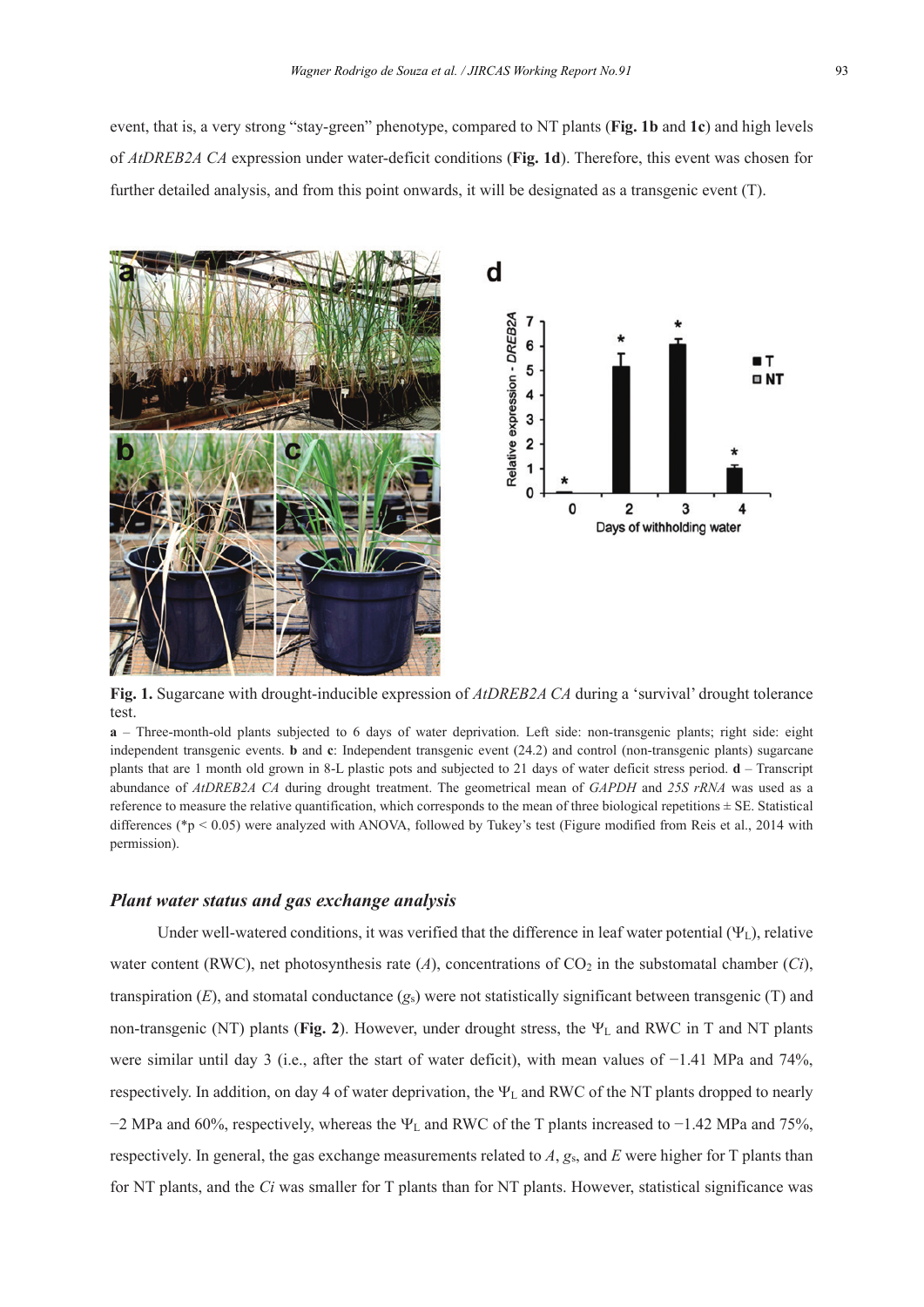only found for *A*, *g*s, and *Ci* at days 2 and 3 of withholding water (**Fig. 2**). By the end of day 4 of water deprivation, the NT plants appeared completely wilted and exhibited leaf rolling, while the leaves of T plants were still turgid and expanded (data not shown). These results suggest that differential responses to the drought stress of T and NT plants were observed only on the 2<sup>nd</sup> and 3<sup>rd</sup> days when the plants experienced moderate levels of stress (RWC = 80% and water potential ∼ −1.5 MPa for the NT and T plants) or a more severe stress (RWC =  $70\%$  and water potential lower than  $-1.5$  MPa for NT plants).



**Fig. 2.** Physiological characterization of transgenic (T) and non-transgenic (NT) sugarcane plants under water deprivation for four days of withholding water.

**a)** Water potential; **b**) relative water content (RWC). **c - f** Gas exchange parameters including: **c** - concentrations of CO2 in the substomatal chamber  $(Ci)$ , **d** is the net photosynthesis rate  $(A)$ , **e** is the transpiration  $(E)$ , and **f** is the stomatal conductance (*gs*). Values are the mean  $\pm$  S.E. (n = 5). Statistical differences (\*p < 0.05) were analyzed with ANOVA followed by Tukey's test (Figure modified from Reis et al., 2014 with permission).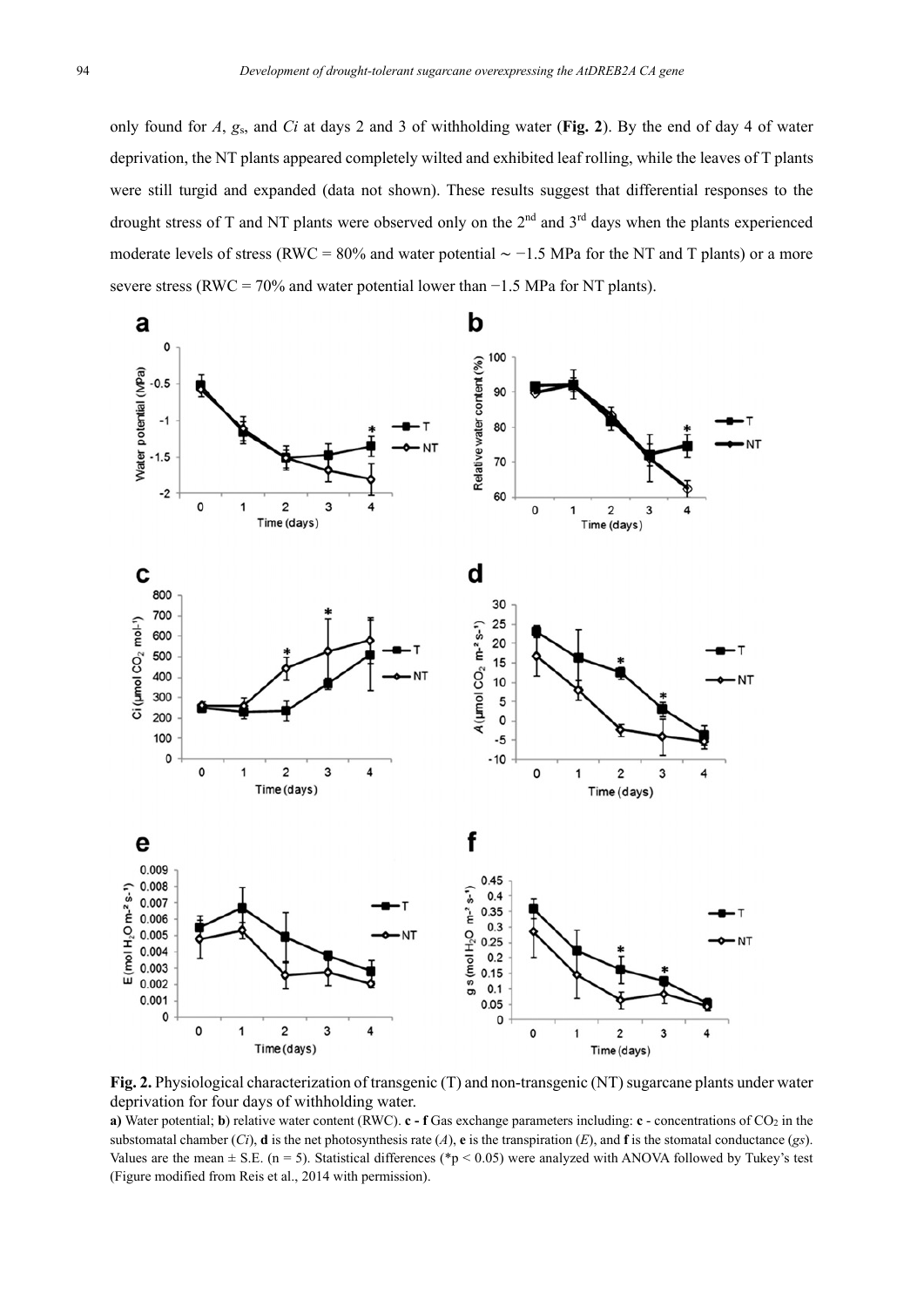#### *Agronomic characteristics of transgenic sugarcane under greenhouse conditions*

As observed in **Fig. 3**, we found no significant differences between T and NT plants in the shoot and root dry weight after a period of water deprivation for 4 days (**Fig. 3a** and **3b**). However, statistical differences were found in the culm length and internode length (**Fig. 3c** and **3d**), which were higher for the T plants. **Fig. 3e** demonstrates that the sucrose content in the culms of T plants was 33.8% higher than that in NT plants, while the bud sprouting rates of T plants that descended from plants subjected to water deprivation were 82% higher than that of NT plants (**Fig. 3f**).



**Fig. 3.** Agronomic characterization of 8-month-old transgenic (T) and non-transgenic (NT) sugarcane plants after four days of withholding water.

Shoot dry weight **(a)**, root dry weight **(b)**, internode length **(c)**, culm length **(d)**, sucrose content **(e)** and bud sprouting rate **(f)**. Values are the mean  $\pm$  S.E. (n = 5 for a-e and n = 24 for f). Statistical differences (\*p < 0.05) were analyzed with ANOVA followed by Tukey's test (Figure modified from Reis et al., 2014 with permission).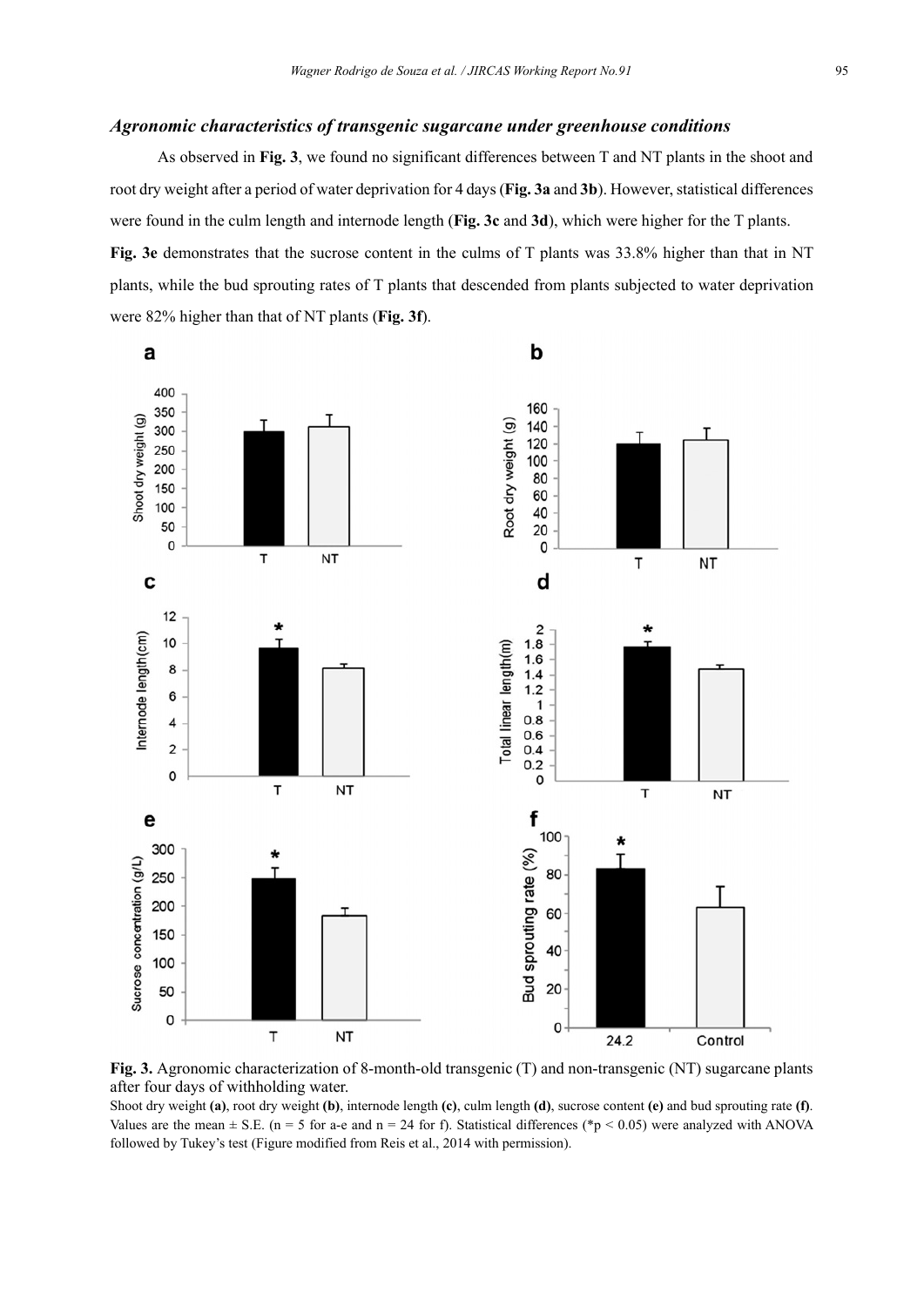## **Discussion**

AtDREB2A is a transcription factor involved in drought stress responses, and its native form is not sufficient for the activation of drought-responsive genes because of the presence of a negative regulatory domain (NRD). In *Arabidopsis thaliana*, the deletion of the central region in the NRD makes DREB2A constitutively active (*DREB2A CA*) (Sakuma et al. 2006). The constitutive expression of *DREB2A* leads to severe growth defects, but the overexpression of the transcription factor under a stress-inducible promoter, such as ZmRab17, allows regular plant development (Sakuma et al. 2006, Engels et al. 2013, Reis et al. 2014). Here, we used the construct *ZmRab17::AtDREB2A CA* to transform the drought-sensitive sugarcane RB855156 variety as background. Under greenhouse conditions, our results demonstrated that *ZmRab17::DREB2A CA* plants subjected to drought stress displayed better performance related to increased sucrose content and bud sprouting rate verified with sugarcane descended from plants subjected to water deprivation (**Fig. 3**). In addition, the physiological measurements showed that plants transformed with the *ZmRab17::DREB2A CA* construct presented higher stomatal conductance and photosynthetic and transpiration rates, even under normal water regimes (**Fig. 2c**, **2d,** and **2f**).

As discussed by Reis et al. (2014), one of the most important characteristics of sugarcane varieties is their capacity for initial sprouting. The RB855156 variety used in the present study has high yields and sucrose levels; however, low initial sprouting is a major concern for this variety, especially after a period of water deprivation (Silva et al. 2007). It is possible that physiological and molecular adaptations obtained by *AtDREB2A CA* plants are not only during water stress trials but also during all survival tests performed previously, and during the whole plant cycle with the plants under control conditions, as shown in **Fig. 1d**, revealing the basal activity of the *ZmRab17* promoter in the leaves of the transgenic plants, could be responsible for higher rates of bud germination and effects observed in transgenic plants. The higher photosynthetic rates of transgenic plants prompted us to speculate that induced overexpression of *AtDREB2A CA* gene was capable of activating the sucrose synthesis pathways, as these plants demonstrated increased accumulation of sucrose. However, at this point, we are not able to rule out a plausible explanation for the increased sucrose accumulation in transgenic plants. Thus, additional studies on gene expression analysis would be required to investigate the role of *DREB2A CA* overexpression in the modulation of sugar biosynthesis pathways.

The promising results obtained from this study prompted us to evaluate these sugarcane transgenic lines under field conditions. Two distinct lines, including line 24.2, were analyzed in two seasonally independent dry regions of Brazil. As presented by de Souza *et al.* (2019), *AtDREB2A CA* sugarcane lines demonstrated higher yield and productivity than non-transformed plants under drought conditions. The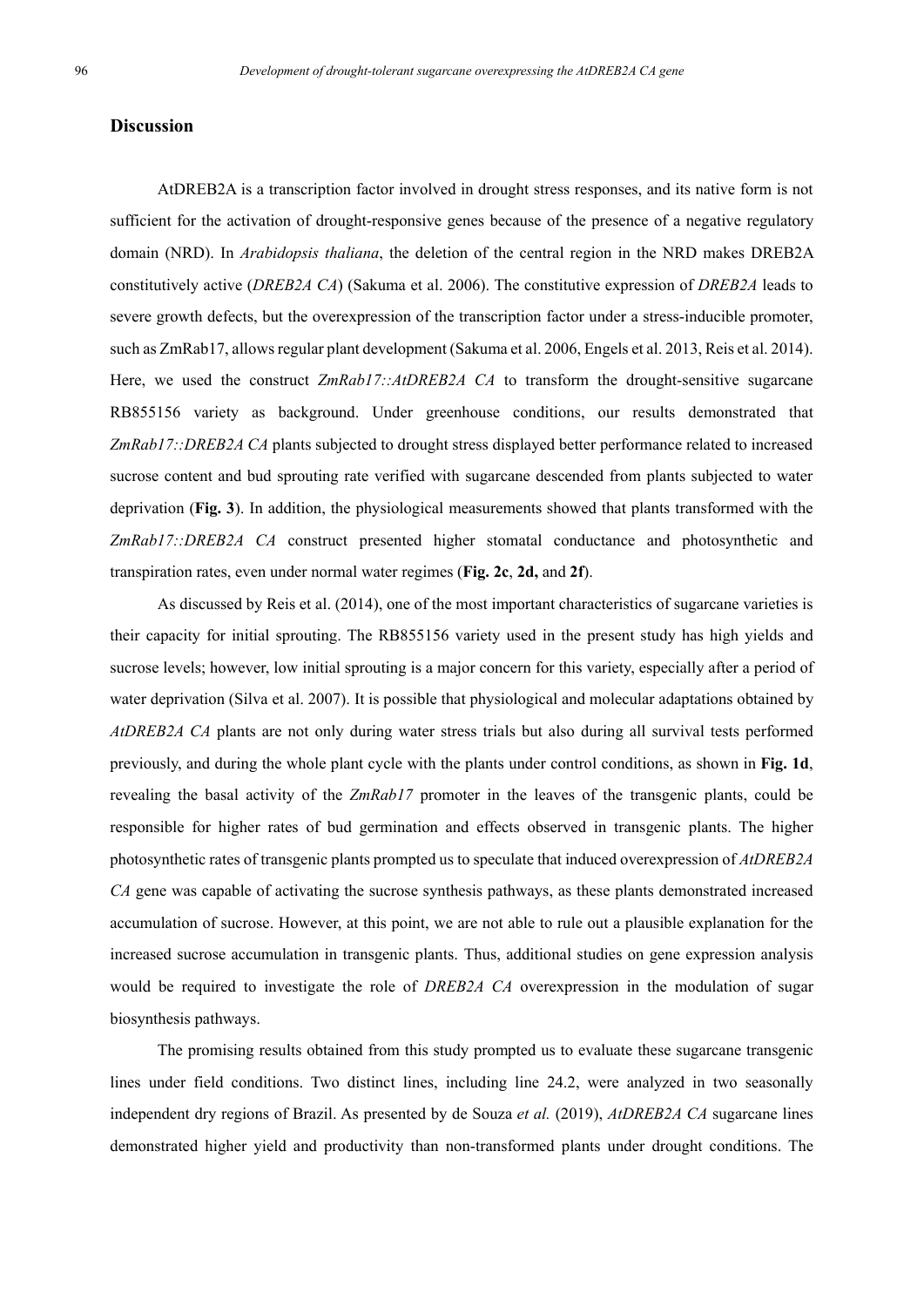agronomical performance of these lines was measured in terms of the content of soluble solids (°Brix), sugar content in the culm juice (Pol%), tons of cane per hectare (TCH), and tons of Pol% per hectare (TPH). In both the dry locations, the sugarcane lines performed better, demonstrating increased levels of °Brix, %Pol, TCH, and TPH corresponding to 11.6%, 18.0%, 20.3%, and 41.7%, respectively, than NT plants. The performance of *AtDREB2A CA* sugarcane lines in the field under drought conditions was comparable to that of a high-yield and drought-tolerant elite variety grown in Brazil (CTC9001). These results corroborate that overexpression of *AtDREB2A* in sugarcane might be incorporated as a new biotechnological strategy for the development of drought-tolerant varieties.

#### **Conclusions**

The results presented here show that transformation of sugarcane with the *AtDREB2A CA* gene under the control of the *ZmRab17* promoter enhanced the tolerance of the sugarcane RB855156 variety to water deficiency. Transgenic sugarcane had improved initial bud sprouting, increased culm and internode lengths, and higher sucrose content (33.8%), than non-transgenic plants under water deficiency in greenhouse conditions. The results described here were presented by Reis et al. (2014) and extracted with permission. As the success of any biotechnological strategy would ultimately be determined by the final yield under field conditions, the analysis of two sugarcane transgenic events overexpressing *AtDREB2A CA* in two different dry regions of Brazil. These results indicated that these lines presented higher productivity and yield than control plants under drought conditions. Therefore, the results obtained from field trials corroborated that the overexpression of *AtDREB2A CA* in sugarcane might be a useful strategy for the development of new drought-tolerant varieties.

## **Acknowledgment**

We would like to thank Editage (www.editage.com) for English language editing.

#### **References**

- Basnayake J, Jackson PA, Inman-Bamber G, Lakshmanan P (2012). Sugarcane for water-limited environments. Genetic variation in cane yield and sugar content in response to water stress. *J Exp Bot* **63**: 6023–6033.
- de Souza WR, de Oliveira NG, Vinecky F, Ribeiro AP, Basso MF, Casari RACN, da Cunha BADB, Duarte KE, Santiago TR, Martins PK, Aucique-Perez CE, Cristofoletti Júnior SC, Nepomuceno AL, de Sousa CAF, Kobayashi AK, Nakashima K, Yamaguchi-Shinozaki K, Molinari HBC (2019). Field evaluation of *AtDREB2A CA* overexpressing sugarcane for drought tolerance. *Journal of Agronomy and Crop Science* **00**:1-9. https://doi.org/10.1111/jac.12341
- Engels C, Fuganti-Pagliarini R, Marin SRR, Marcelino-Guimarães FC, Oliveira MCN, Kanamori, N, Mizoi J, Nakashima, K., Yamaguchi-Shinozaki K, Nepomuceno AL (2013) Introduction of the *rd29A:AtDREB2ACA* gene into soybean (*Glycine max* L. Merril) and its molecular characterization in the leaves and roots during dehydration. *Genet Mol Biol* **36:** 556–565. doi: 10.1590/S1415-